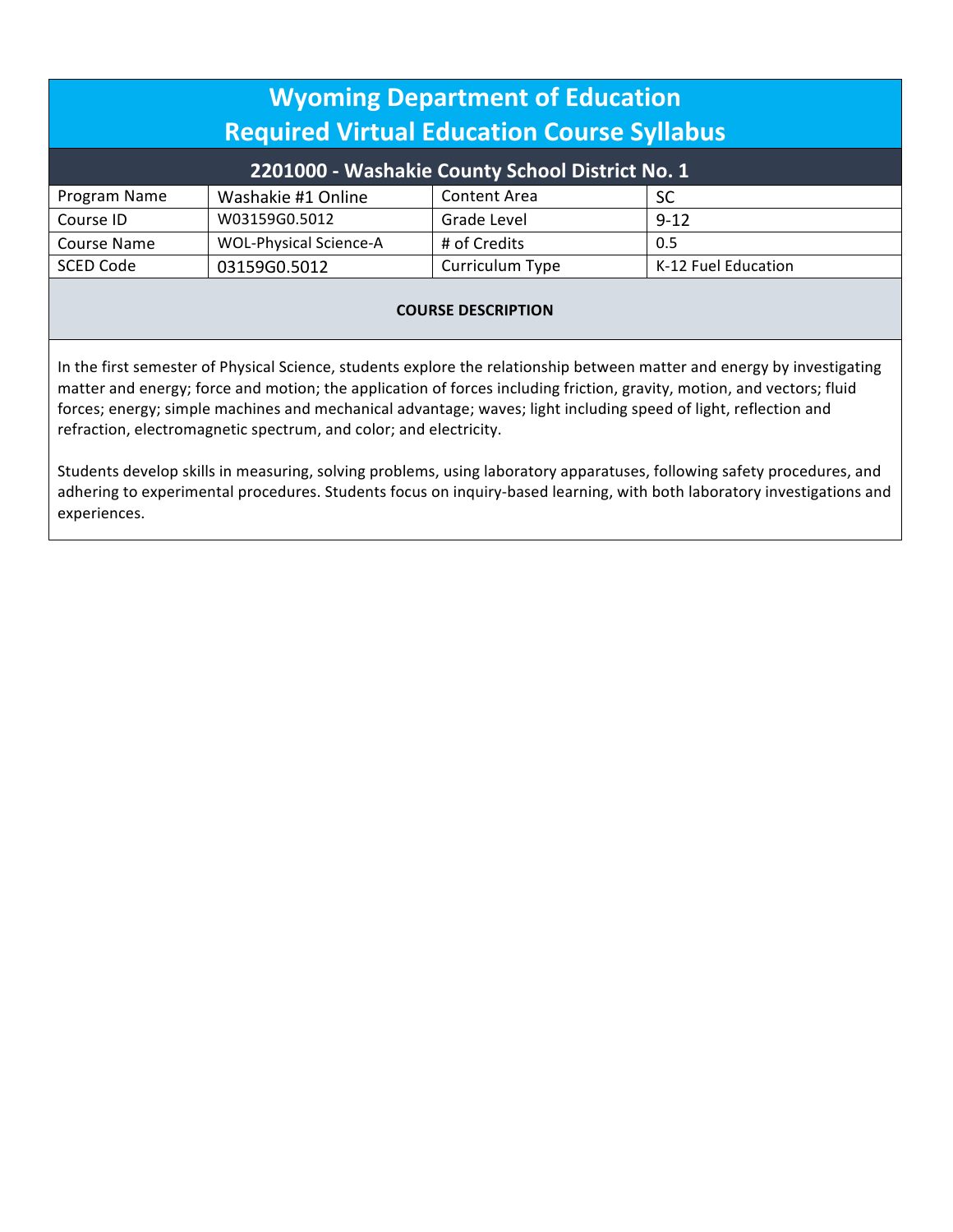|                  | <b>WYOMING CONTENT AND PERFORMANCE STANDARDS</b>                                                     |
|------------------|------------------------------------------------------------------------------------------------------|
| STANDARD#        | BENCHMARK (Standard/Indicator) Use the Standards and Benchmarks as Spreadsheets                      |
| <b>HS-PS1-3</b>  | Plan and conduct an investigation to gather evidence to compare the structure of substances at the   |
|                  | macroscopic scale to infer the strength of electrical forces between particles.                      |
| <b>HS-PS1-8</b>  | Develop models to illustrate the changes in the composition of the nucleus of the atom and the       |
|                  | energy released during the processes of fission, fusion, and radioactive decay.                      |
| <b>HS-PS2-1</b>  | Analyze data to support the claim that Newton's second law of motion describes the mathematical      |
|                  | relationship among the net force on a macroscopic object, its mass, and its acceleration.            |
| <b>HS-PS2-2</b>  | Use mathematical representations to support the claim that the total momentum of a system of         |
|                  | objects is conserved when there is no net force on the system.                                       |
| <b>HS-PS2-3</b>  | Apply scientific and engineering ideas to design, evaluate, and refine a device that minimizes the   |
|                  | force on a macroscopic object during a collision.                                                    |
| <b>HS-PS2-4</b>  | Use mathematical representations to predict the gravitational and/or electrostatic forces between    |
|                  | objects using Newton's Law of Gravitation and/or Coulomb's Law, respectively.                        |
| <b>HS-PS2-6</b>  | Communicate scientific and technical information about why the molecular-level structure is          |
|                  | important in the functioning of materials.                                                           |
| <b>HS-PS3-1</b>  | Create or apply a computational model to calculate the change in the energy of one component in a    |
|                  | system when the change in energy of the other component(s) and energy flows in and out of the        |
|                  | system are known.                                                                                    |
| <b>HS-PS3-5</b>  | Develop and use a model of two objects interacting through electric or magnetic fields to illustrate |
|                  | the forces between objects and the changes in energy of the objects due to the interaction.          |
| <b>HS-PS4-1</b>  | Use mathematical representations to support a claim regarding relationships among the frequency,     |
|                  | wavelength, and speed of waves traveling in various media.                                           |
| <b>HS-PS4-2</b>  | Evaluate the advantages and disadvantages of using digital transmission and storage of information.  |
| <b>HS-PS4-3</b>  | Evaluate evidence behind the idea that electromagnetic radiation can be described either by a wave   |
|                  | model or a particle model, and that for some situations one model is more useful than the other.     |
| <b>HS-PS4-4</b>  | See HS-ETS1-5. Evaluate the validity and reliability of claims in a variety of materials.            |
| <b>HS-PS4-5</b>  | Communicate technical information about how some technological devices use the principles of         |
|                  | wave behavior and wave interactions with matter to transmit and capture information and energy.      |
| <b>HS-ETS1-2</b> | Design a solution to a complex real-world problem by breaking it down into smaller, more             |
|                  | manageable problems that can be solved through engineering.                                          |
| HS-ETS1-4        | Use a computer simulation to model the impact of proposed solutions to a complex real-world          |
|                  | problem with numerous criteria and constraints on interactions within and between systems            |
|                  | relevant to the problem.                                                                             |
| HS-ETS1-5        | Evaluate the validity and reliability of claims in a variety of materials.                           |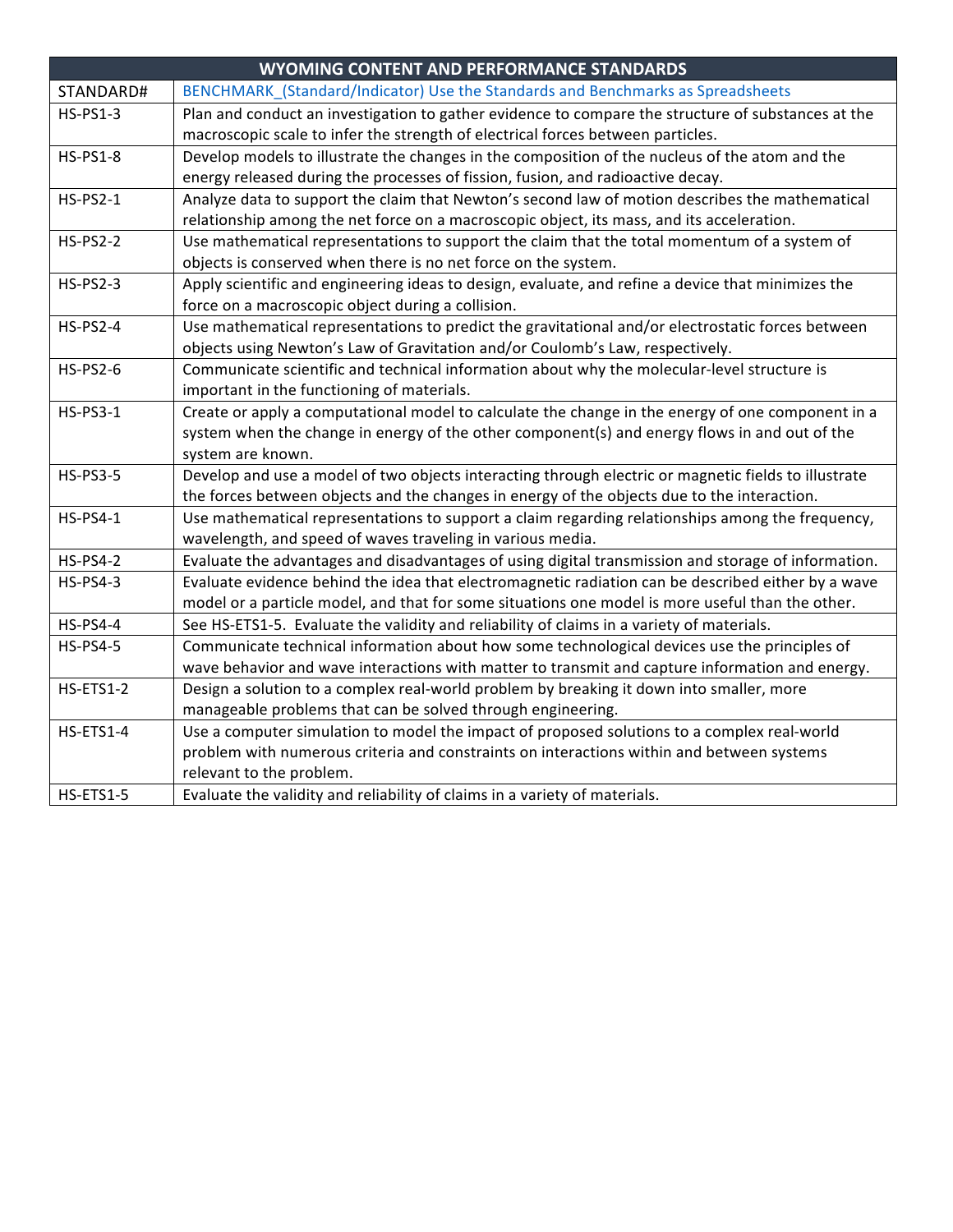| <b>Scope and Sequence</b>            |                 |                                                                                                                      |  |
|--------------------------------------|-----------------|----------------------------------------------------------------------------------------------------------------------|--|
| <b>UNIT OUTLINE</b>                  | STANDARD#       | OUTCOMES OBJECTIVES/STUDENT CENTERED GOALS                                                                           |  |
| <b>COURSE OUTLINE:</b>               | <b>HS-PS1-8</b> | Through online reading of scientific text, analysis of virtual                                                       |  |
| Unit 1: Matter and Energy            |                 | diagrams, manipulating virtual simulations, and completing                                                           |  |
| • Semester Introduction              |                 | hands on activities, students will recognize and use the                                                             |  |
| · Dimensions: Distance, Time, and    |                 | metric system, comparing the metric system of                                                                        |  |
| Mass                                 |                 | measurement with the English system, describe physical                                                               |  |
| • Matter, Energy, and the Scientific |                 | science as the study of matter and energy, identify the ways                                                         |  |
| Method                               |                 | that physics is a part of the day-to-day world, explain the                                                          |  |
| • Creating and Analyzing Graphs      |                 | basic principles of physics, explore the relationship between                                                        |  |
| • Laboratory: Drop and Bounce 1      |                 | matter and energy, explain a scientific approach to problem                                                          |  |
| • Laboratory: Drop and Bounce 2      |                 | solving and a scientific method, recognize the relationship                                                          |  |
|                                      |                 | between matter and energy, construct a graph                                                                         |  |
|                                      |                 | demonstrating observed results, interpret and draw                                                                   |  |
|                                      |                 | conclusions about relationships from graphs, identify sources                                                        |  |
|                                      |                 | of error or uncertainty within the investigation, and observe                                                        |  |
|                                      |                 | the interaction between matter and energy.                                                                           |  |
|                                      |                 |                                                                                                                      |  |
|                                      |                 | Throughout the course during regularly scheduled labs<br>students will identify a question and develop a hypothesis; |  |
|                                      |                 | select and use appropriate methods to gather data; interpret                                                         |  |
|                                      |                 | a plan of action for a scientific investigation; organize and                                                        |  |
|                                      |                 | analyze data to report, review, and discuss; construct a                                                             |  |
|                                      |                 | graph showing the relationship between an independent                                                                |  |
|                                      |                 | variable and a dependent variable; interpret and draw                                                                |  |
|                                      |                 | conclusions about relationships from graphs; and identify                                                            |  |
|                                      |                 | sources of error or uncertainty within the investigation.                                                            |  |
|                                      |                 |                                                                                                                      |  |
|                                      |                 |                                                                                                                      |  |
| Unit 2: Forces and Motion            | <b>HS-PS2-1</b> | Through online reading of scientific text, analysis of virtual                                                       |  |
| • Describing and Measuring Motion    | <b>HS-PS2-2</b> | diagrams, manipulating virtual simulations, and answering                                                            |  |
| • Acceleration                       | <b>HS-PS2-3</b> | critical thinking questions, students learn about Newton's                                                           |  |
| • Forces                             | HS-ETS1-4       | Laws of Motion. Students complete hands-on activities to                                                             |  |
| • Laboratory: Drop and Bounce        |                 | gather data and analyze that data to mathematically support                                                          |  |
| Revisited                            |                 | Newton's Laws of Motion.                                                                                             |  |
| • Newton's First Law of Motion       |                 |                                                                                                                      |  |
| • Newton's Second Law of Motion      |                 | Through online reading of scientific text, analysis of virtual                                                       |  |
| • Newton's Third Law of Motion       |                 | diagrams, manipulating virtual simulations, and answering                                                            |  |
| • Laboratory: Mass in Motion 1       |                 | critical thinking questions, students learn about momentum                                                           |  |
| • Laboratory: Mass in Motion 2       |                 | conservation and net force. Students complete hands-on                                                               |  |
|                                      |                 | activities to gather data and analyze that data to                                                                   |  |
|                                      |                 | mathematically support the concept of the conservation of                                                            |  |
|                                      |                 | momentum and net force.                                                                                              |  |
|                                      |                 | Through online reading of scientific text, analysis of virtual                                                       |  |
|                                      |                 | diagrams, manipulating virtual simulations, and answering                                                            |  |
|                                      |                 | critical thinking questions, students learn about momentum                                                           |  |
|                                      |                 | conservation and net force. Students complete hands-on                                                               |  |
|                                      |                 | activities to design a device that minimizes the force exerted                                                       |  |
|                                      |                 | during a collision.                                                                                                  |  |
|                                      |                 |                                                                                                                      |  |
|                                      |                 | Through online reading of scientific text, analysis of virtual                                                       |  |
|                                      |                 | diagrams, manipulating virtual simulations, I can complete                                                           |  |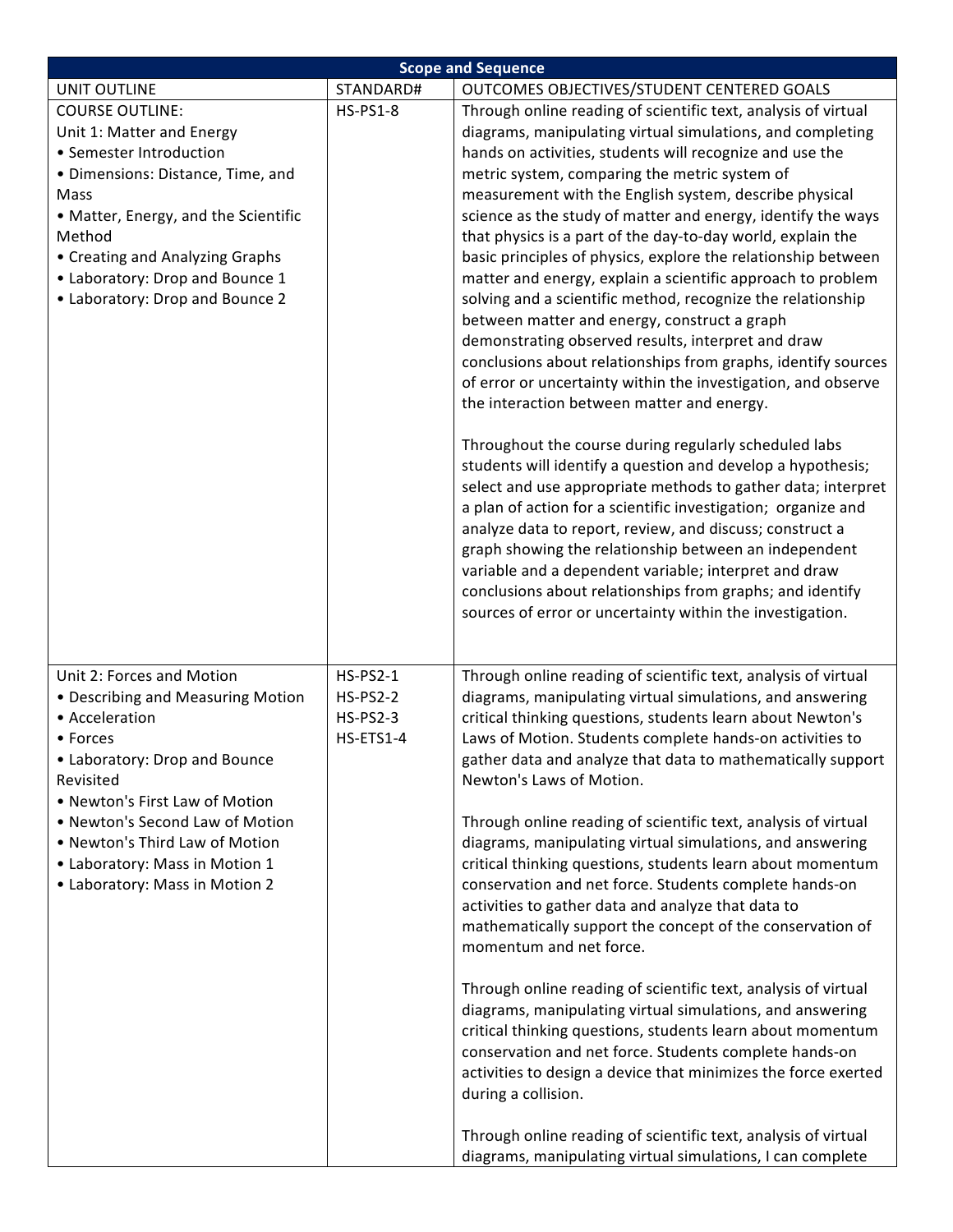| <b>Scope and Sequence</b>                       |                 |                                                                                                                                                                                                                                                                                                                                                                                                   |  |
|-------------------------------------------------|-----------------|---------------------------------------------------------------------------------------------------------------------------------------------------------------------------------------------------------------------------------------------------------------------------------------------------------------------------------------------------------------------------------------------------|--|
| <b>UNIT OUTLINE</b>                             | STANDARD#       | OUTCOMES OBJECTIVES/STUDENT CENTERED GOALS                                                                                                                                                                                                                                                                                                                                                        |  |
|                                                 |                 | hands-on activities exploring the Doppler effect in various<br>situations. I can communicate how these devices work and<br>measure wave behavior when completing their written lab<br>report.                                                                                                                                                                                                     |  |
| Unit 3: Application of Forces                   | <b>HS-PS2-1</b> | Through online reading of scientific text, analysis of virtual                                                                                                                                                                                                                                                                                                                                    |  |
| • Friction                                      | <b>HS-PS2-2</b> | diagrams, manipulating virtual simulations, and answering                                                                                                                                                                                                                                                                                                                                         |  |
| • Gravity                                       | <b>HS-PS2-3</b> | critical thinking questions, students learn about Newton's                                                                                                                                                                                                                                                                                                                                        |  |
| • Gravity and Motion                            | <b>HS-PS2-4</b> | Second Law of Motion. Students complete hands-on                                                                                                                                                                                                                                                                                                                                                  |  |
| • Forces and Vectors                            | HS-ETS1-4       | activities to gather data and analyze that data to                                                                                                                                                                                                                                                                                                                                                |  |
| • Laboratory: Net Force 1                       |                 | mathematically support Newton's Second Law of Motion.                                                                                                                                                                                                                                                                                                                                             |  |
| • Laboratory: Net Force 2                       |                 |                                                                                                                                                                                                                                                                                                                                                                                                   |  |
|                                                 |                 | Through online reading of scientific text, analysis of virtual<br>diagrams, manipulating virtual simulations, and answering<br>critical thinking questions, students learn about momentum<br>conservation and net force. Students complete hands-on<br>activities to gather data and analyze that data to<br>mathematically support the concept of the conservation of<br>momentum and net force. |  |
|                                                 |                 | Through online reading of scientific text, analysis of virtual<br>diagrams, manipulating virtual simulations, and answering<br>critical thinking questions, students learn about momentum<br>conservation and net force. Students complete hands-on<br>activities to design a device that minimizes the force exerted<br>during a collision.                                                      |  |
|                                                 |                 | Students learn about gravitational and electrostatic forces<br>through online and offline activities.                                                                                                                                                                                                                                                                                             |  |
|                                                 |                 | Through online reading of scientific text, analysis of virtual<br>diagrams, manipulating virtual simulations, I can complete<br>hands-on activities exploring the Doppler effect in various<br>situations. I can communicate how these devices work and<br>measure wave behavior when completing their written lab<br>report.                                                                     |  |
| Unit 4: Fluid Forces                            |                 | Through online reading of scientific text, analysis of virtual                                                                                                                                                                                                                                                                                                                                    |  |
| • Pressure<br>• Buoyancy                        |                 | diagrams, manipulating virtual simulations, and answering<br>critical thinking questions, student explore the difference                                                                                                                                                                                                                                                                          |  |
| • Laboratory: Density and Buoyancy 1            |                 | between pressure and buoyancy, define and describe                                                                                                                                                                                                                                                                                                                                                |  |
| • Laboratory: Density and Buoyancy 2            |                 | buoyancy and pressure, explain the relationship between                                                                                                                                                                                                                                                                                                                                           |  |
| • Pascal's Principle<br>· Bernoulli's Principle |                 | force and pressure and pressure and buoyancy, calculate<br>pressure, and explain fluid pressure.                                                                                                                                                                                                                                                                                                  |  |
| • Laboratory: Shapes and Fluid                  |                 |                                                                                                                                                                                                                                                                                                                                                                                                   |  |
| Forces 1                                        |                 | Students will explain Pascal's principle and Bernoulli's                                                                                                                                                                                                                                                                                                                                          |  |
| • Laboratory: Shapes and Fluid                  |                 | principle, explain hydraulic machines in terms of Pascal's                                                                                                                                                                                                                                                                                                                                        |  |
| Forces <sub>2</sub>                             |                 | principle, describe everyday examples of Bernoulli's<br>principle, and describe "drag" in terms of fluid friction.                                                                                                                                                                                                                                                                                |  |
| Unit 5: Energy                                  | <b>HS-PS1-8</b> | Through online reading of scientific text, analysis of virtual                                                                                                                                                                                                                                                                                                                                    |  |
| • Energy                                        | <b>HS-PS3-1</b> | diagrams, manipulating virtual simulations, and answering                                                                                                                                                                                                                                                                                                                                         |  |
| • Energy Change                                 | HS-ETS1-2       | critical thinking questions, students learn about the nucleus                                                                                                                                                                                                                                                                                                                                     |  |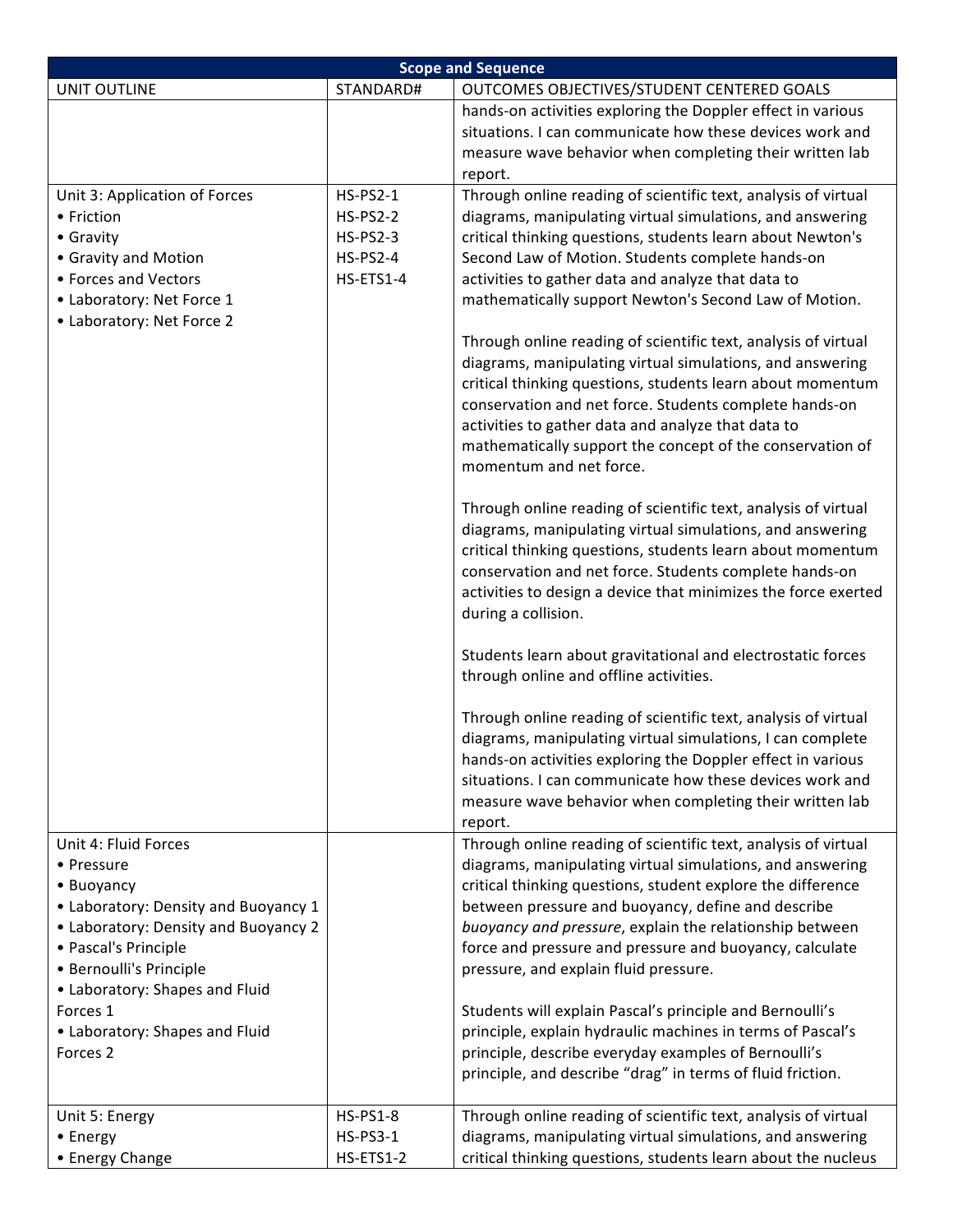| <b>Scope and Sequence</b>                                      |                                |                                                                                                                             |  |
|----------------------------------------------------------------|--------------------------------|-----------------------------------------------------------------------------------------------------------------------------|--|
| <b>UNIT OUTLINE</b>                                            | STANDARD#                      | OUTCOMES OBJECTIVES/STUDENT CENTERED GOALS                                                                                  |  |
| • Potential and Kinetic Energy                                 |                                | of the atom. They apply this knowledge to fission and fusion                                                                |  |
| • Laboratory: Pendulum 1                                       |                                | by analyzing the processes and observing how the nucleus is                                                                 |  |
| • Laboratory: Pendulum 2                                       |                                | changed.                                                                                                                    |  |
| • Laboratory: Elasticity 1                                     |                                |                                                                                                                             |  |
| • Laboratory: Elasticity 2                                     |                                | Through online reading of scientific text, analysis of virtual                                                              |  |
| • Heat Energy                                                  |                                | diagrams, manipulating virtual simulations, and answering                                                                   |  |
| • How Energy Moves                                             |                                | critical thinking questions, students learn about energy,                                                                   |  |
| • Laboratory: Heat Transfer 1<br>• Laboratory: Heat Transfer 2 |                                | changes of energy and systems.                                                                                              |  |
| • Laboratory: Design a Thermos 1                               |                                | Through online reading of scientific text, analysis of virtual                                                              |  |
|                                                                |                                | diagrams, manipulating virtual simulations, I can complete                                                                  |  |
|                                                                |                                | hands-on activities exploring the Doppler effect in various                                                                 |  |
|                                                                |                                | situations. I can communicate how these devices work and                                                                    |  |
|                                                                |                                | measure wave behavior when completing their written lab                                                                     |  |
|                                                                |                                | report.                                                                                                                     |  |
| Unit 6: Work                                                   |                                | Through online reading of scientific text, analysis of virtual                                                              |  |
| • Work                                                         |                                | diagrams, manipulating virtual simulations, and answering                                                                   |  |
| • Simple Machines and Mechanical                               |                                | critical thinking questions, students will list and describe the                                                            |  |
| Advantage                                                      |                                | six types of simple machines and explain the definition of                                                                  |  |
| • Power                                                        |                                | mechanical advantage.                                                                                                       |  |
| • Laboratory: Levers 1                                         |                                |                                                                                                                             |  |
| • Laboratory: Levers 2                                         |                                | Through online reading of scientific text, analysis of virtual                                                              |  |
| • Laboratory: Pulleys 1                                        |                                | diagrams, manipulating virtual simulations, and answering                                                                   |  |
| • Laboratory: Pulleys 2                                        |                                | critical thinking questions, students will define and describe                                                              |  |
| Unit 7: Waves                                                  | <b>HS-PS4-1</b>                | power.                                                                                                                      |  |
| • Introduction to Waves                                        | <b>HS-PS4-5</b>                | Through online reading of scientific text, analysis of virtual<br>diagrams, manipulating virtual simulations, and gathering |  |
| • Properties of Waves                                          |                                | data through hands-on activities, students mathematically                                                                   |  |
| • Wave Energy                                                  |                                | represent waves and their properties. Complete worked                                                                       |  |
| • Transverse and Longitudinal Waves                            |                                | examples comparing and contrasting the properties of waves                                                                  |  |
| • Laboratory: Waves 1                                          |                                | traveling through various media.                                                                                            |  |
| • Laboratory: Waves 2                                          |                                |                                                                                                                             |  |
| $\bullet$ Sound                                                |                                | Through online reading of scientific text, analysis of virtual                                                              |  |
| • Frequency, Wavelength, and Pitch                             |                                | diagrams, manipulating virtual simulations, students                                                                        |  |
| • Laboratory: Doppler Effect 1                                 |                                | complete hands-on activities exploring the Doppler effect in                                                                |  |
| • Laboratory: Doppler Effect 2                                 |                                | various situations. Communicate how these devices work                                                                      |  |
|                                                                |                                | and measure wave behavior when completing their written                                                                     |  |
|                                                                |                                | lab report.                                                                                                                 |  |
| Unit 8: Light                                                  | <b>HS-PS4-1</b>                | Through online reading of scientific text, analysis of virtual                                                              |  |
| • Light                                                        | <b>HS-PS4-2</b>                | diagrams, manipulating virtual simulations, and gathering                                                                   |  |
| • Speed of Light<br>• Reflection and Refraction                | <b>HS-PS4-3</b><br>$HS-PS4-4/$ | data through hands-on activities, students mathematically                                                                   |  |
| • Electromagnetic Spectrum                                     | HS-ETS1-5                      | represent waves and their properties. Complete worked<br>examples comparing and contrasting the properties of waves         |  |
| • Color                                                        |                                | traveling through various media.                                                                                            |  |
|                                                                |                                |                                                                                                                             |  |
|                                                                |                                | Through online reading of scientific text, analysis of virtual                                                              |  |
|                                                                |                                | diagrams, manipulating virtual simulations, and answering                                                                   |  |
|                                                                |                                | critical thinking questions, students learn about optical fibers                                                            |  |
|                                                                |                                | and radio waves.                                                                                                            |  |
|                                                                |                                | Through online reading of scientific text, analysis of virtual                                                              |  |